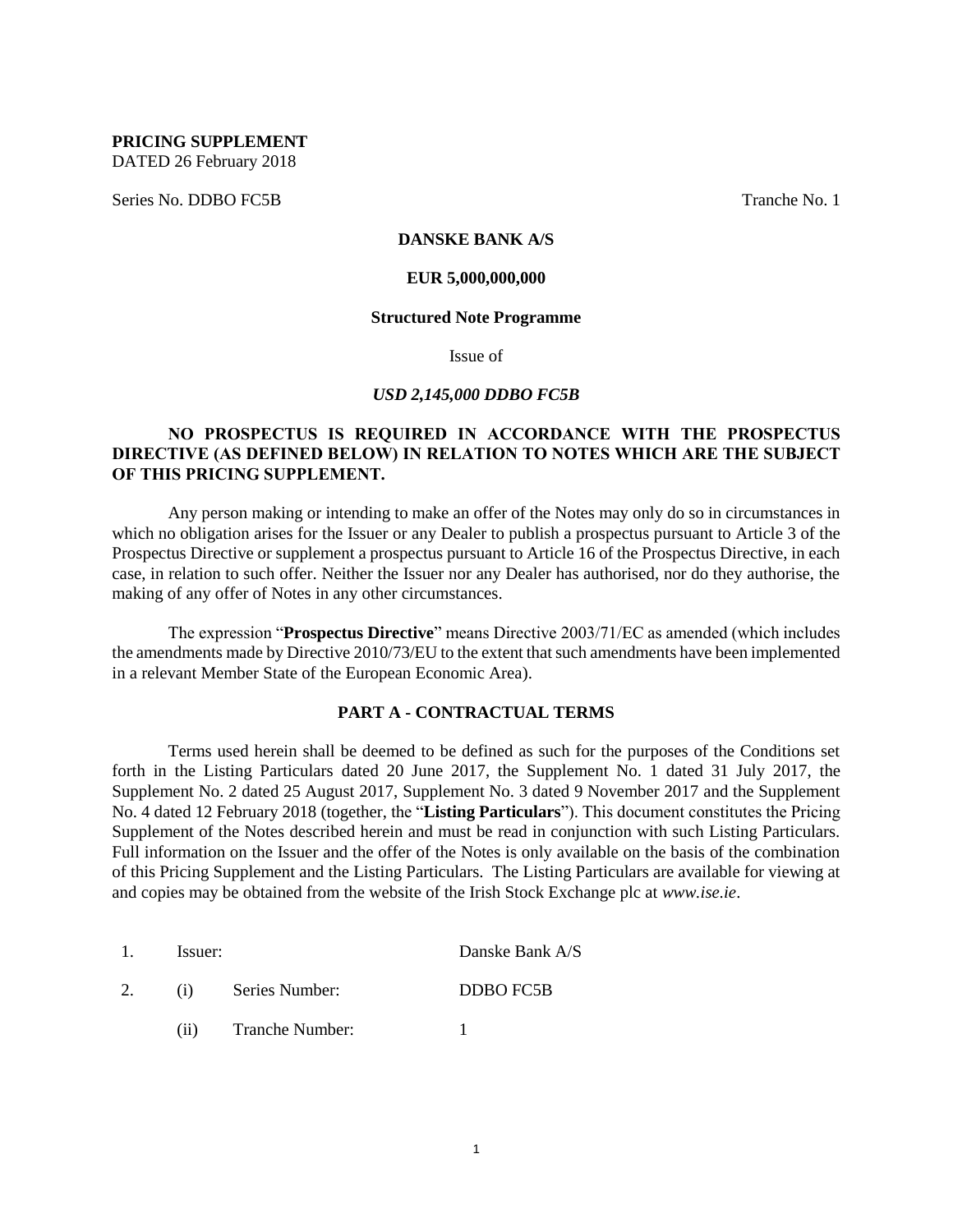|     | (iii)                                                     | Date on which the Notes will<br>be consolidated and form a<br>single Series: | Not Applicable                                                                                                                                                        |  |  |  |
|-----|-----------------------------------------------------------|------------------------------------------------------------------------------|-----------------------------------------------------------------------------------------------------------------------------------------------------------------------|--|--|--|
| 3.  |                                                           | Specified Currency or Currencies:                                            | <b>USD</b>                                                                                                                                                            |  |  |  |
| 4.  |                                                           | <b>Aggregate Principal Amount:</b>                                           | USD 2,145,000                                                                                                                                                         |  |  |  |
| 5.  | <b>Issue Price:</b>                                       |                                                                              | 100 per cent. of the Aggregate Principal Amount                                                                                                                       |  |  |  |
| 6.  | (i)                                                       | <b>Specified Denominations:</b>                                              | <b>USD 1,000</b>                                                                                                                                                      |  |  |  |
|     | (ii)                                                      | <b>Calculation Amount:</b>                                                   | <b>USD 1,000</b>                                                                                                                                                      |  |  |  |
| 7.  | (i)                                                       | <b>Issue Date:</b>                                                           | 2 March 2018                                                                                                                                                          |  |  |  |
|     | (ii)                                                      | <b>Interest Commencement Date:</b>                                           | <b>Issue Date</b>                                                                                                                                                     |  |  |  |
|     | (iii)                                                     | Trade Date:                                                                  | 23 February 2018                                                                                                                                                      |  |  |  |
| 8.  | <b>Maturity Date:</b>                                     |                                                                              | 15 January 2023, the "Scheduled Maturity Date"<br>or such later date for redemption determined as<br>provided in Reference Item Condition 2 (Credit-<br>Linked Notes) |  |  |  |
|     |                                                           | <b>Scheduled Termination Notice Date:</b>                                    | 20 December 2022                                                                                                                                                      |  |  |  |
| 9.  | <b>Interest Basis:</b>                                    |                                                                              | 13.40 per cent. Fixed Rate                                                                                                                                            |  |  |  |
|     |                                                           |                                                                              | (further particulars specified at item 25 below)                                                                                                                      |  |  |  |
| 10. | Redemption/Payment Basis:                                 |                                                                              | Redemption at par<br><b>Credit-Linked Redemption Notes</b><br>(further particulars specified at items 35 and 37<br>below)                                             |  |  |  |
| 11. |                                                           | Change of Interest or<br>Redemption/Payment Basis:                           | Not Applicable                                                                                                                                                        |  |  |  |
| 12. |                                                           | Put/Call Options:                                                            | Not Applicable                                                                                                                                                        |  |  |  |
| 13. | Tax Gross-Up:                                             |                                                                              | General Condition General Condition 8.3 (No<br><i>gross-up</i> ) applicable                                                                                           |  |  |  |
| 14. | Date of Board approval for issuance of<br>Notes obtained: |                                                                              | Not Applicable                                                                                                                                                        |  |  |  |

## **PROVISIONS RELATING TO REFERENCE ITEMS AND FX PRINCIPAL/OPTION CONVERSION**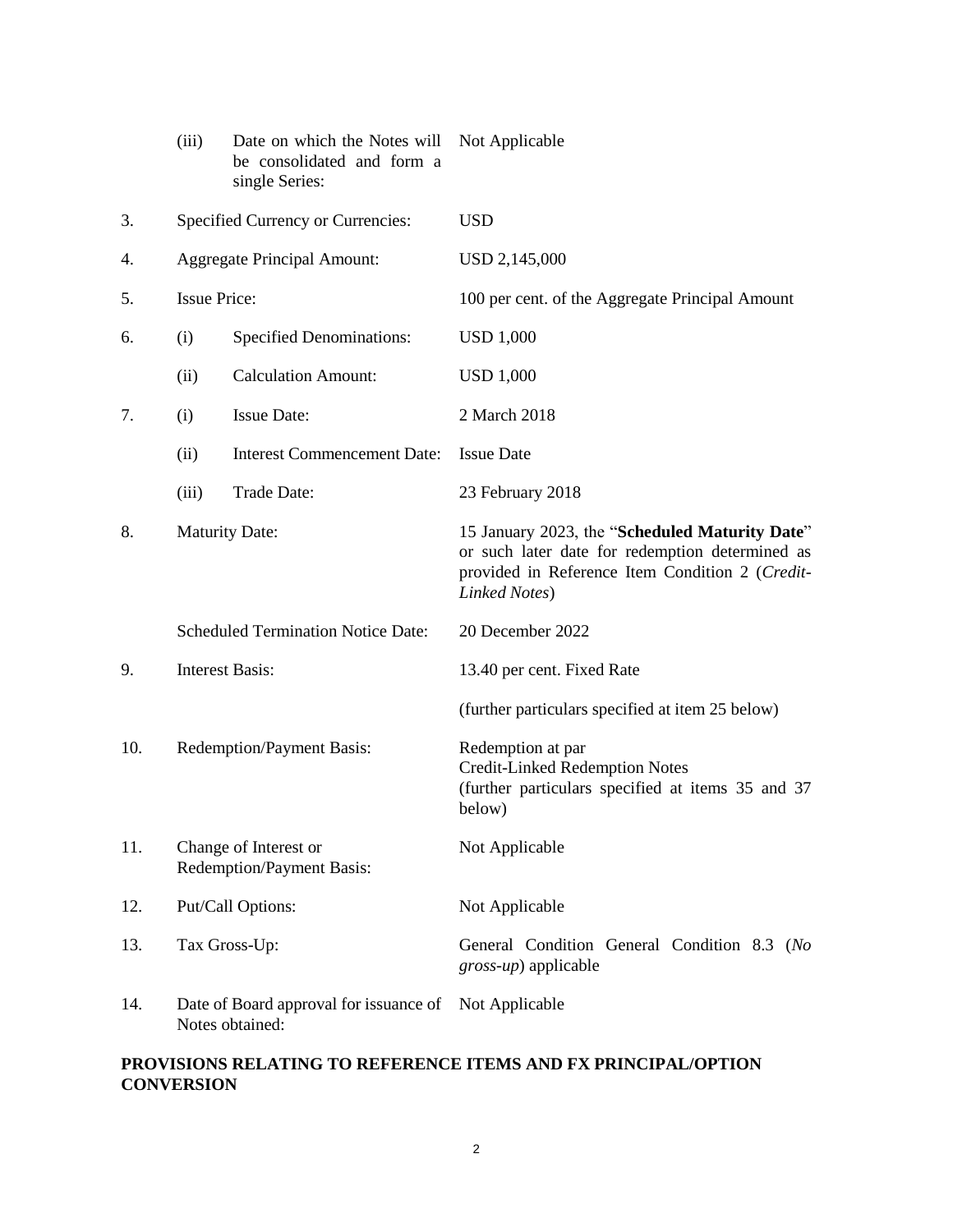| 15. | <b>Rate-Linked Provisions</b>      |                                                    |                                      |                          | Not Applicable                                             |  |  |  |
|-----|------------------------------------|----------------------------------------------------|--------------------------------------|--------------------------|------------------------------------------------------------|--|--|--|
| 16. | <b>Inflation Linked Provisions</b> |                                                    |                                      |                          | Not Applicable                                             |  |  |  |
| 17. |                                    |                                                    | <b>Index-Linked Provisions</b>       |                          | Not Applicable                                             |  |  |  |
| 18. |                                    |                                                    | <b>Equity-Linked Provisions</b>      |                          | Not Applicable                                             |  |  |  |
| 19. |                                    |                                                    | <b>Fund-Linked Provisions</b>        |                          | Not Applicable                                             |  |  |  |
| 20. |                                    |                                                    | <b>Currency-Linked Provisions</b>    |                          | Not Applicable                                             |  |  |  |
| 21. |                                    |                                                    | <b>Commodity-Linked Provisions</b>   |                          | Not Applicable                                             |  |  |  |
| 22. |                                    |                                                    | <b>Additional Disruption Events:</b> |                          | Applicable                                                 |  |  |  |
|     | (i)                                |                                                    | Change in Law:                       |                          | Applicable                                                 |  |  |  |
|     | (ii)                               | Hedging Disruption:                                |                                      |                          | Applicable                                                 |  |  |  |
|     | (iii)                              | Increased Cost of Hedging:                         |                                      |                          | Applicable                                                 |  |  |  |
|     | (iv)                               | <b>Stock</b><br>Increased<br>Cost<br>of<br>Borrow: |                                      |                          | Not Applicable                                             |  |  |  |
|     | (v)                                | <b>Insolvency Filing:</b>                          |                                      |                          | Not Applicable                                             |  |  |  |
|     | Loss of Stock Borrow:<br>(vi)      |                                                    |                                      | Not Applicable           |                                                            |  |  |  |
| 23. | <b>Credit-Linked Provisions:</b>   |                                                    |                                      |                          | Applicable – the Notes are Credit-Linked Notes             |  |  |  |
|     | (i)                                | Settlement Method:                                 |                                      |                          | Zero/Set Recovery Notes                                    |  |  |  |
|     | (ii)                               | Type of Credit-Linked Notes:                       |                                      |                          | The Notes are Portfolio Credit Linked Notes                |  |  |  |
|     | (iii)                              | Tranching:                                         |                                      |                          | Tranched                                                   |  |  |  |
|     |                                    | (A)                                                |                                      | <b>Attachment Point:</b> | 15 %                                                       |  |  |  |
|     |                                    | (B)                                                |                                      | Detachment Point:        | 25 %                                                       |  |  |  |
|     | (iv)                               | Credit<br>Amount:                                  | Event                                | Redemption               | As set out in Redemption Payout Condition 2.2              |  |  |  |
|     |                                    |                                                    |                                      |                          | Reference Item Linked Redemption Amount: Not<br>Applicable |  |  |  |
|     | (v)                                | Credit<br>Date:                                    | Event                                | Redemption               | Reference Item Linked Condition 2.10 applies               |  |  |  |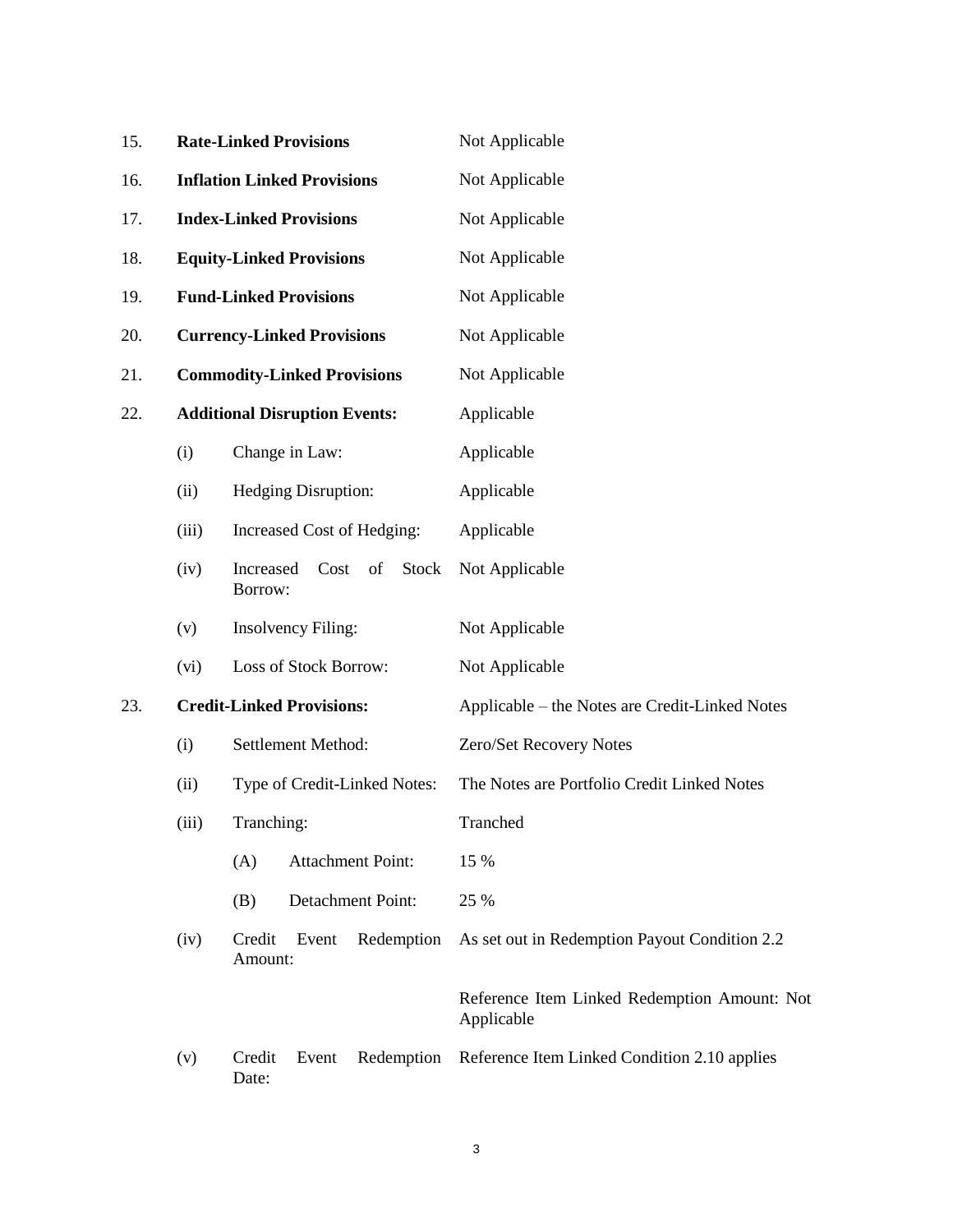| (vi)                     | Maturity<br>Credit<br>Event<br>Redemption:                                     | Applicable                                                                                 |  |  |  |  |
|--------------------------|--------------------------------------------------------------------------------|--------------------------------------------------------------------------------------------|--|--|--|--|
| (vii)                    | Reference Entities:                                                            | Each entity specified as a Reference Entity in the<br>table annexed hereto                 |  |  |  |  |
| (viii)                   | Default Requirement:                                                           | Reference Item Condition 2.10 applies                                                      |  |  |  |  |
| (ix)                     | <b>Payment Requirement:</b>                                                    | Reference Item Condition 2.10 applies                                                      |  |  |  |  |
| (x)                      | Credit Event Determination<br>Date:                                            | Notice<br>of<br>Publicly<br>Available<br>Information:<br>Applicable                        |  |  |  |  |
|                          |                                                                                | If Applicable:                                                                             |  |  |  |  |
|                          |                                                                                | Public Source(s):<br>Any Public Source                                                     |  |  |  |  |
|                          |                                                                                | Specified Number:<br>One                                                                   |  |  |  |  |
| $(x_i)$                  | Credit Event Backstop Date<br>Adjustment:                                      | Applicable – the Credit Exposure Start Date is 60<br>calendar days prior to the Issue Date |  |  |  |  |
| (xii)                    | Merger Event:                                                                  | Reference Item Condition 2.9 Not Applicable:                                               |  |  |  |  |
| (xiii)                   | <b>Unwind Costs:</b>                                                           | <b>Standard Unwind Costs</b>                                                               |  |  |  |  |
| (xiv)                    | Provisions<br>relating<br>to<br>Monoline<br>Insurer<br>as<br>Reference Entity: | Reference Item Condition 2.13 Applicable only in<br>relation to MBIA Insurance Corporation |  |  |  |  |
| $\left( xy\right)$       | <b>Reference Entities:</b>                                                     | Provisions relating to LPN Reference Item Condition 2.15 Not Applicable                    |  |  |  |  |
| (xvi)                    | <b>Additional Interest Amount:</b>                                             | Not Applicable                                                                             |  |  |  |  |
| (xvii)                   | <b>Fixed Recovery Percentage:</b>                                              | 0 per cent                                                                                 |  |  |  |  |
| (xviii)                  | <b>Valuation Date:</b>                                                         | Not Applicable                                                                             |  |  |  |  |
| (xix)                    | <b>Valuation Time:</b>                                                         | Not Applicable                                                                             |  |  |  |  |
| $(\mathbf{X}\mathbf{X})$ | <b>Indicative Quotations:</b>                                                  | Not Applicable                                                                             |  |  |  |  |
| (xxi)                    | <b>Quotation Method:</b>                                                       | Not Applicable                                                                             |  |  |  |  |
| (xxii)                   | <b>Quotation Amount:</b>                                                       | Not Applicable                                                                             |  |  |  |  |
| (xxiii)                  | <b>Minimum Quotation Amount:</b>                                               | Not Applicable                                                                             |  |  |  |  |
| (xxiv)                   | <b>Quotation Dealers:</b>                                                      | Not Applicable                                                                             |  |  |  |  |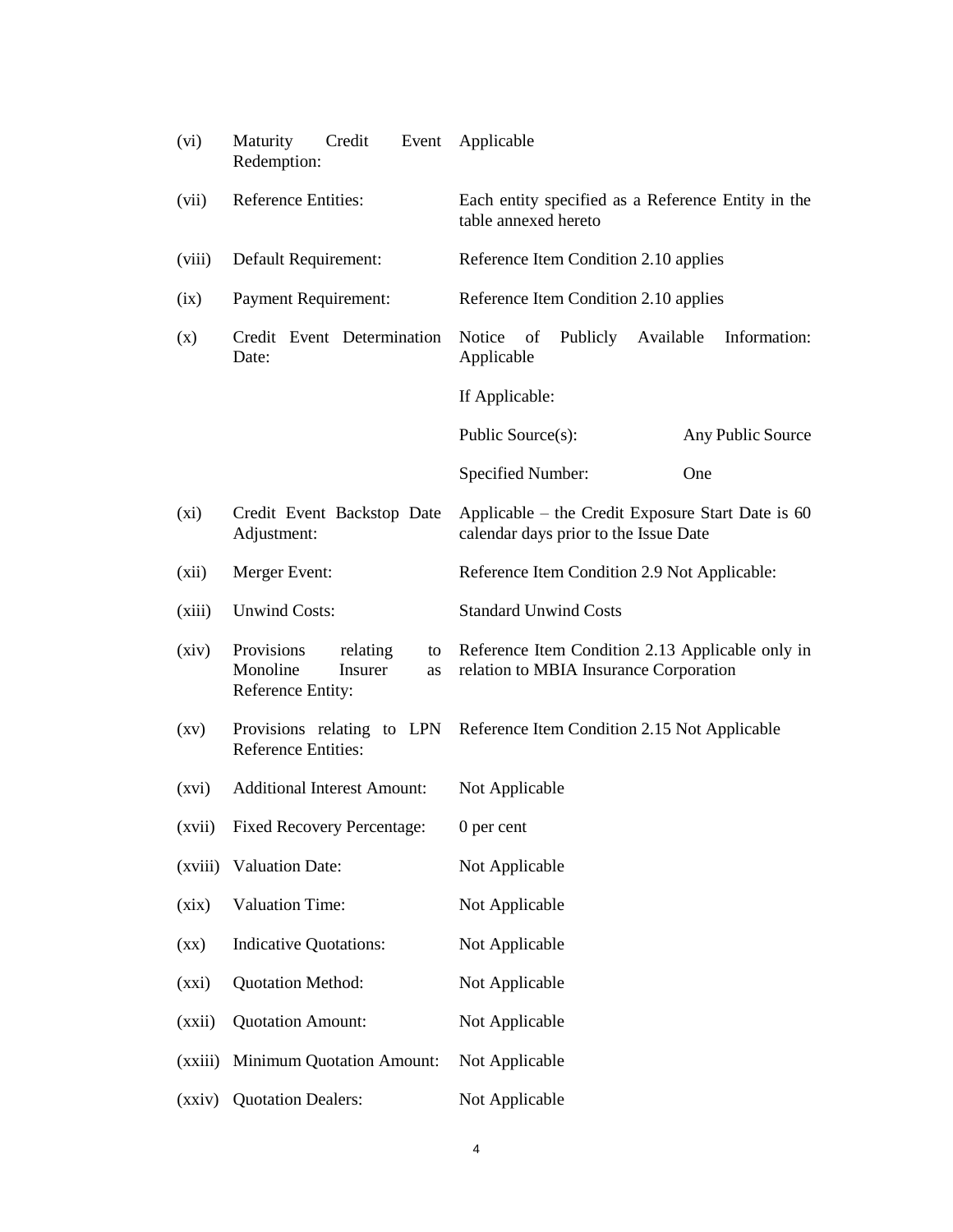| (xxy) | Quotations:                                                                                     | Not Applicable |
|-------|-------------------------------------------------------------------------------------------------|----------------|
|       | (xxvi) Valuation Method:                                                                        | Not Applicable |
|       | (xxvii) Calculation Agent City                                                                  | New York       |
|       | (xxviii) Business Day Convention:                                                               | Following      |
|       | (xxix) Successor Backstop Date:                                                                 | Yes            |
| (XXX) | Limitation Dates subject to<br>adjustment in accordance with<br><b>Business Day Convention:</b> | N <sub>0</sub> |
|       | (xxxi) Valuation Obligation<br>Observation<br>Settlement<br>Period:                             | Not Applicable |
|       | (xxxii) Accrued Interest:                                                                       | Not Applicable |
|       | (xxxiii) Settlement Currency:                                                                   | Not Applicable |
|       | (xxxiv) Financial Reference Entity<br>Terms:                                                    | Not Applicable |
|       | (xxxv) Sovereign No Asset Package<br>Delivery:                                                  | Not Applicable |
|       | (xxxvi) Reference Obligation Only<br><b>Termination Amount:</b>                                 | Not Applicable |
|       | (xxxvii)Subordinated<br>European<br><b>Insurance Terms:</b>                                     | Not Applicable |

# **PROVISIONS RELATING TO INTEREST (IF ANY) PAYABLE**

| 24. |     | <b>FX Interest Conversion:</b>    | Not Applicable                                                                                                                                     |  |  |  |
|-----|-----|-----------------------------------|----------------------------------------------------------------------------------------------------------------------------------------------------|--|--|--|
| 25. |     | <b>Fixed Rate Note Provisions</b> | Applicable in respect of the Interest Periods falling<br>during the period from (and including) Issue Date to<br>(but excluding) 20 December 2022. |  |  |  |
|     | (1) | Rate of Interest:                 | 13.40 per cent. Fixed Rate per annum, payable<br>annually in arrear                                                                                |  |  |  |
|     | (i) | Interest Period Date(s):          | 20 December 2018, 20 December 2019, 20<br>December 2020, 20 December 2021 and 20<br>December 2022. No Adjustment.                                  |  |  |  |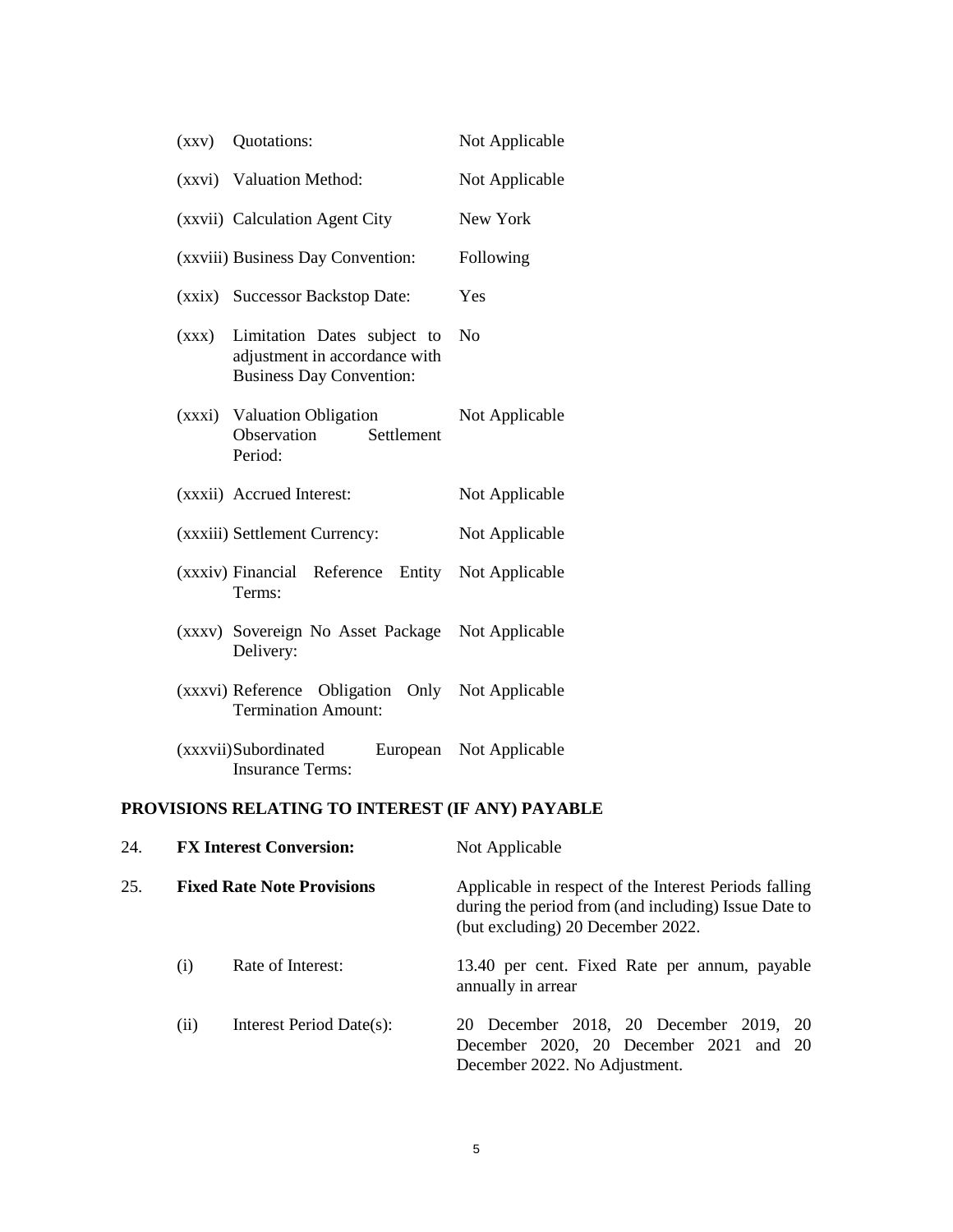|     | (iii)                                 | Interest Payment Date(s):                                                                                                     | 9 January 2019, 9 January 2020, 9 January 2021, 9<br>January 2022 and 9 January 2023. |  |  |  |
|-----|---------------------------------------|-------------------------------------------------------------------------------------------------------------------------------|---------------------------------------------------------------------------------------|--|--|--|
|     | (iv)                                  | Accrual:                                                                                                                      | Applicable                                                                            |  |  |  |
|     |                                       | (A)<br>Day Count Fraction:                                                                                                    | 30/360                                                                                |  |  |  |
| 26. |                                       | <b>Variable Rate Note Provisions</b>                                                                                          | Not Applicable                                                                        |  |  |  |
| 27. |                                       | Provisions for specific types of<br><b>Variable Rate Notes</b>                                                                | Not Applicable                                                                        |  |  |  |
| 28. | <b>Reference</b><br><b>Provisions</b> | <b>Item-Linked</b>                                                                                                            | <b>Interest</b> Not Applicable                                                        |  |  |  |
| 29. |                                       | <b>Zero Coupon Note Provisions</b>                                                                                            | Not Applicable                                                                        |  |  |  |
| 30. |                                       | <b>Credit-Linked Interest Provisions</b>                                                                                      | Applicable                                                                            |  |  |  |
|     | (i)                                   | Interest upon<br>Accrual of<br>Credit Event:                                                                                  | Not Applicable                                                                        |  |  |  |
|     | (ii)                                  | Portfolio<br>Linked<br>Interest<br>Adjustment:                                                                                | Applicable                                                                            |  |  |  |
|     | (iii)                                 | Credit<br>Event<br>Dates:                                                                                                     | <b>Observation</b> Each Interest Period Date                                          |  |  |  |
|     |                                       | PROVISIONS RELATING TO REDEMPTION                                                                                             |                                                                                       |  |  |  |
| 31. | <b>Call Option</b>                    |                                                                                                                               | Not Applicable                                                                        |  |  |  |
| 32. | <b>Put Option</b>                     |                                                                                                                               | Not Applicable                                                                        |  |  |  |
| 33. |                                       | <b>Early Redemption</b>                                                                                                       |                                                                                       |  |  |  |
|     | (i)                                   | Early redemption for tax<br>reasons:                                                                                          | Applicable                                                                            |  |  |  |
|     | (ii)                                  | Notice Period relating to early<br>redemption for tax reasons:                                                                | Minimum Period: 15 days                                                               |  |  |  |
|     |                                       |                                                                                                                               | Maximum Period: Not Applicable                                                        |  |  |  |
|     | (iii)                                 | <b>Additional Events of Default:</b>                                                                                          | Not Applicable                                                                        |  |  |  |
|     | (iv)                                  | Early Redemption Amount<br>payable (a) on redemption for<br>taxation reasons or (b) on an<br>illegality or (c) on an Event of | As set out in the General Conditions                                                  |  |  |  |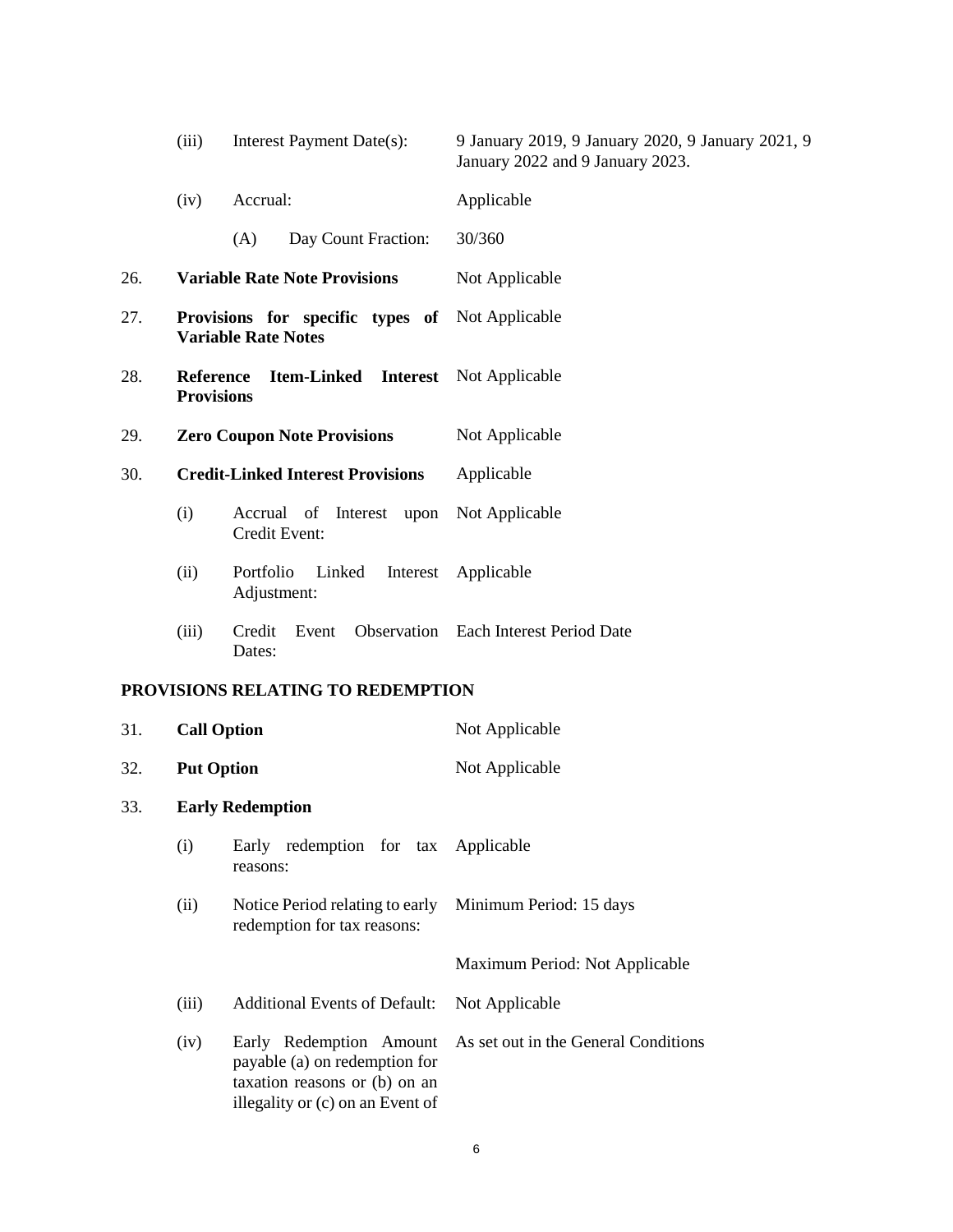Default or (d) in the case of Reference Item-Linked Notes, following an early redemption pursuant to the provisions of the relevant Reference Item Schedule:

- (v) Early Redemption Amount includes amount in respect of interest: Yes: no additional amount in respect of interest to be paid
- 34. **Autocall Early Redemption:** Not Applicable 35. **Final Redemption Amount** Subject as provided in Redemption Payout Condition 2 (*Redemption in respect of Credit-Linked Notes*), USD 1,000 per Calculation Amount.
- <span id="page-6-0"></span>36. **FX Principal Conversion:** Not Applicable
- 37. **Reference Item-Linked**  Not Applicable. **Redemption Provisions**

## 38. **Redemption Valuation Provisions**

| (i) | Initial valuation to determine Not Applicable |  |  |  |
|-----|-----------------------------------------------|--|--|--|
|     | Reference Item Initial                        |  |  |  |

- (ii) Final Valuation to determine Not Applicable Reference Item Finali:
- (iii) Periodic Valuation: Not Applicable
- (iv) Continuous Valuation: Not Applicable
- (v) Daily Valuation: Not Applicable
- (vi) FX valuation: Not Applicable

## **GENERAL PROVISIONS APPLICABLE TO THE NOTES**

| 39. | Form of Notes:                  | Temporary Global Note exchangeable for a<br>Permanent Global Note which is exchangeable for<br>Definitive Notes in the limited circumstances<br>described in the Permanent Global Note |
|-----|---------------------------------|----------------------------------------------------------------------------------------------------------------------------------------------------------------------------------------|
| 40. | New Global Note form:           | Not Applicable                                                                                                                                                                         |
| 41. | Applicable Business Centre(s):  | Helsinki, London and New York                                                                                                                                                          |
| 42. | <b>Business Day Convention:</b> | <b>Following Business Day Convention</b>                                                                                                                                               |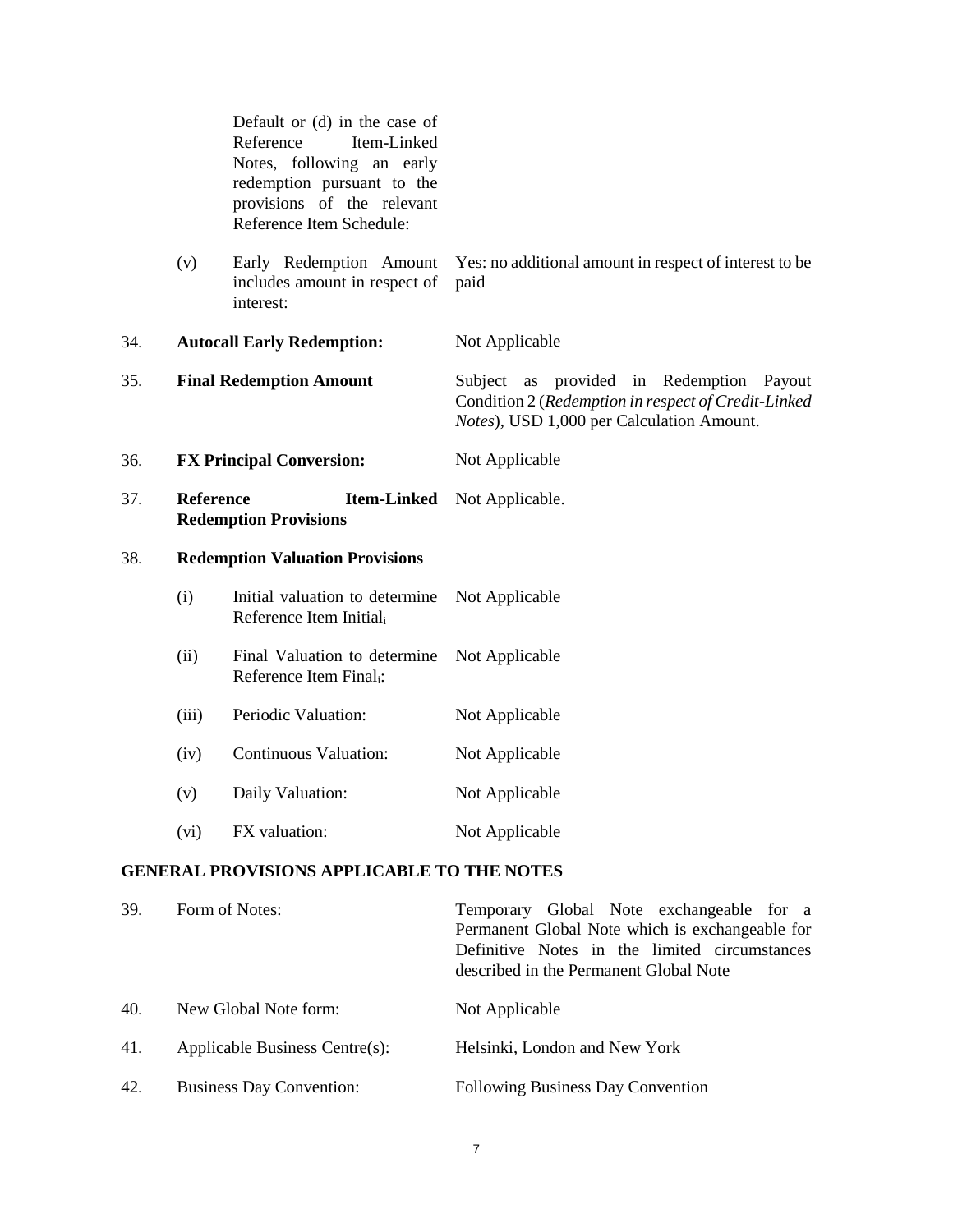- 43. Applicable Financial Centre(s) or Helsinki, London and New York other special provisions relating to Payment Business Days:
- 44. Notices to be published on: www.danskebank.com, or as specified in General Condition 15 (*Notices*)
- 45. Talons for future Coupons to be attached to Definitive Notes: No
- 46. Name and address of the Calculation Agent:
- 47. Other final terms or special conditions:

Danske Bank A/S, Holmens Kanal 2-12, 1092 Copenhagen K, Denmark

The Notes may be subscribed in a minimum lot of one (1) Note. There is no maximum amount of application.

Signed on behalf of the Issuer:

By: By:

Vin 150

CC: Citibank, N.A., London Branch as Fiscal Agent

Sul Winter

*Duly authorised Duly authorised*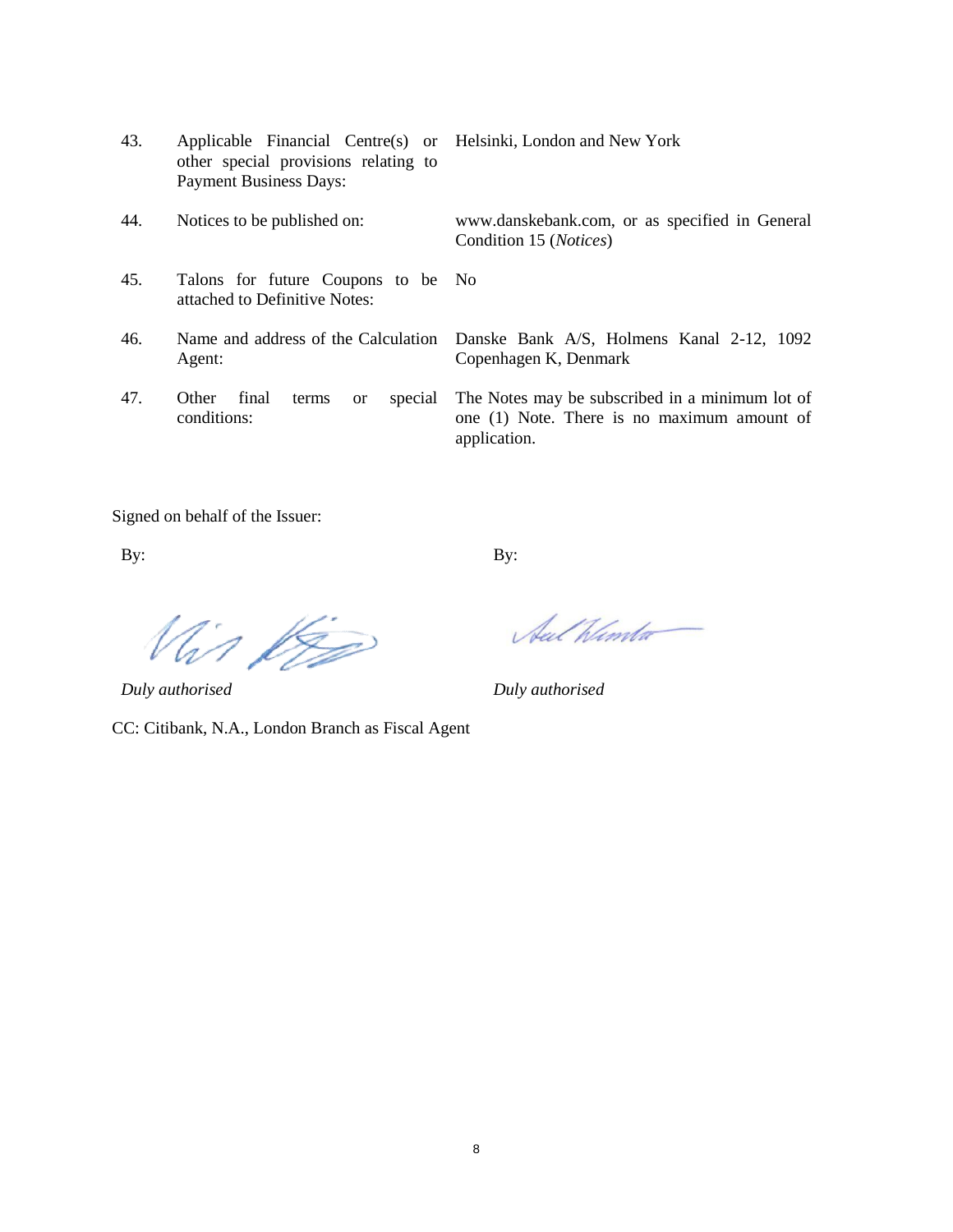## **PART B - OTHER INFORMATION**

#### 1. **Listing and Admission to Trading**

- (i) Listing: None
- (ii) Admission to trading: Not Applicable

## 2. **Information concerning Reference Entity/Entities:**

The creditworthiness of the Reference Entities may strengthen or weaken throughout the life of the Notes. Fluctuations in the credit spreads of the Reference Entities will affect the value of the Notes.

Details of the past performance of the entities comprising the Markit CDX North America High Yield Index, series 29, version 1 (Bloomberg: CDX HY CDSI S29 5Y), which determined the initial Reference Entities as mentioned in the Table hereto, can be found on the website address www.markit.com and more specifically under "Products & Services" and "Indices". Information on the Index is available on Bloomberg information system (Bloomberg: CDX HY CDSI S29 5Y).

Specific information on an individual Reference Entity can be found on the official websites of such Reference Entity and in financial reports (if any) from credit rating agencies such as Fitch, Inc (www.fitchratings.com), Standard & Poor's Financial Services LLC (a subsidiary of The McGraw-Hill Companies, Inc) (www.standardandpoors.com) or Moody's Investors Services (www.moodys.com) published in relation to such Reference Entity.

#### 3. **Operational Information**

eligibility:

| <b>ISIN</b> Code:                                                                              | XS1773692170 |
|------------------------------------------------------------------------------------------------|--------------|
| Common Code:                                                                                   | 177369217    |
| New Global Note intended to be held in Not Applicable<br>a manner which would allow Eurosystem |              |

No. Whilst the designation is specified as "no" at the date of this Pricing Supplement, should the Eurosystem eligibility criteria be amended in the future such that the Notes are capable of meeting them the Notes may then be deposited with one of Euroclear Bank S.A./N.V. or Clearstream Banking, société anonyme as common safekeeper. Note that this does not necessarily mean that the Notes will then be recognised as eligible collateral for Eurosystem monetary policy and intra day credit operations by the Eurosystem at any time during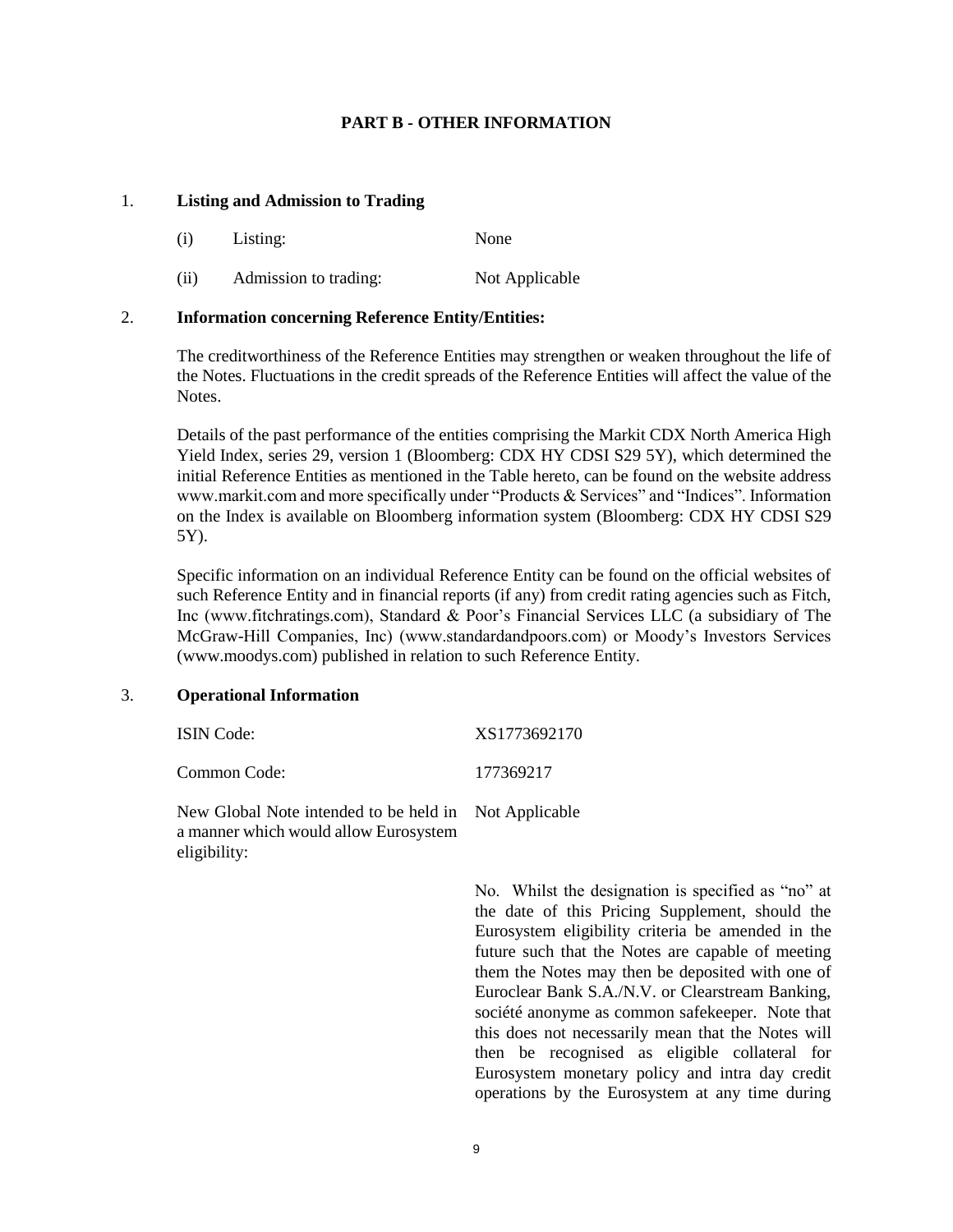|                                    |                                                                                                                                                              | their life. Such recognition will depend upon the<br>ECB being satisfied that Eurosystem eligibility<br>criteria have been met                                                                                                                                                                                                                                                               |  |  |
|------------------------------------|--------------------------------------------------------------------------------------------------------------------------------------------------------------|----------------------------------------------------------------------------------------------------------------------------------------------------------------------------------------------------------------------------------------------------------------------------------------------------------------------------------------------------------------------------------------------|--|--|
| Euroclear                          | Any clearing system(s) other<br>than<br><b>Bank</b><br>S.A.N.V.<br>and<br>Clearstream Banking, société anonyme<br>and the relevant identification number(s): | Not Applicable                                                                                                                                                                                                                                                                                                                                                                               |  |  |
|                                    | <b>Settlement Procedures:</b>                                                                                                                                | Customary medium term note procedures apply                                                                                                                                                                                                                                                                                                                                                  |  |  |
| Delivery:                          |                                                                                                                                                              | Delivery against payment                                                                                                                                                                                                                                                                                                                                                                     |  |  |
|                                    | Names and addresses of additional<br>Paying Agent(s) (if any):                                                                                               | Not Applicable                                                                                                                                                                                                                                                                                                                                                                               |  |  |
| <b>Distribution</b><br>(i)<br>(ii) | Name and address of Dealer:<br>commission<br>Total<br>and<br>concession:                                                                                     | Danske Bank A/S<br>Holmens Kanal 2-12,<br>1092 Copenhagen K, Denmark<br>Fees of up to 1,0 per cent. per annum (i.e. total up to<br>5.0 per cent.) of the Aggregate Principal Amount<br>may be paid by the Issuer to the distributor.<br>Inducements are included in the Issue Price.<br>Commission of up to 2.0 per cent of the Aggregate<br>Principal Amount. Commission is not included in |  |  |
|                                    |                                                                                                                                                              | the Issue Price.                                                                                                                                                                                                                                                                                                                                                                             |  |  |
| (iii)                              | <b>TEFRA Rules:</b>                                                                                                                                          | <b>TEFRAD</b>                                                                                                                                                                                                                                                                                                                                                                                |  |  |
| (iv)                               | <b>Additional Selling Restrictions:</b>                                                                                                                      | Not Applicable                                                                                                                                                                                                                                                                                                                                                                               |  |  |
|                                    | Prohibition of Sales to EEA<br><b>Retail Investors:</b>                                                                                                      | Not Applicable                                                                                                                                                                                                                                                                                                                                                                               |  |  |

## 5. **U.S. Federal Income Tax Considerations**

4. **Distribution**

The Notes are not Specified Notes for purposes of Section 871(m).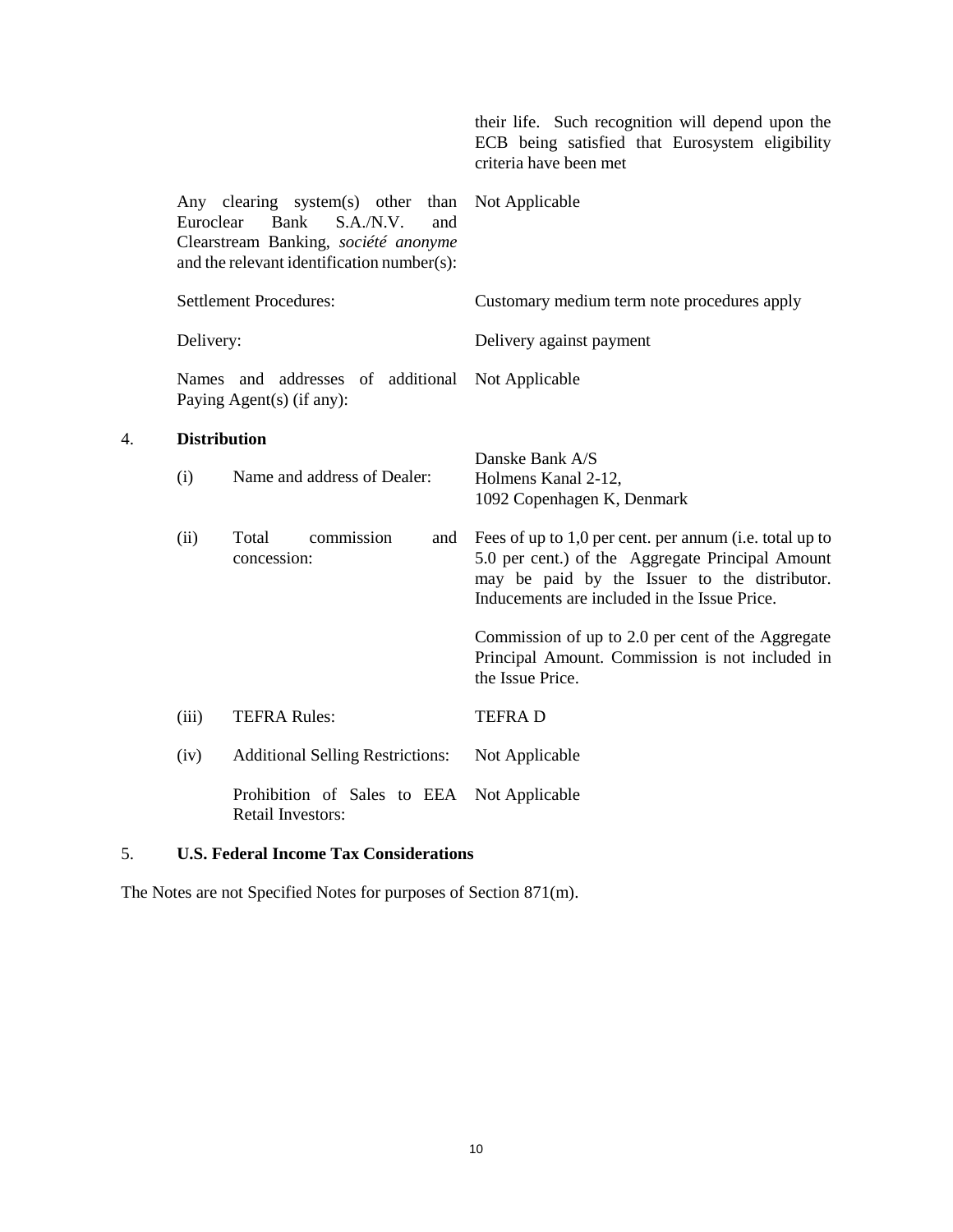# **ANNEX**

| Reference<br><b>Entity</b>                                                                                                                                                                              | <b>Reference</b><br><b>Entity</b><br><b>Notional</b><br><b>Amount</b>                                                                              | Reference<br>Obligation             | All<br><b>Guarantees</b> | <b>Credit</b><br><b>Events:</b>                                                             | <b>Provisions</b><br>relating to<br><b>Restructur</b><br>ing Credit<br>Event: | <b>Multiple</b><br>Holder<br><b>Obligation:</b>                                   | Restructur<br>ing<br><b>Maturity</b><br>Limitation<br>and Fully<br><b>Transferab</b><br>le<br>Obligation | <b>Modified</b><br>Restructur<br>ing<br><b>Maturity</b><br>Limitation<br>and<br>Conditiona<br>llv<br><b>Transferab</b><br>le<br>Obligation | Set/Zero<br><b>Recovery</b><br>Price |
|---------------------------------------------------------------------------------------------------------------------------------------------------------------------------------------------------------|----------------------------------------------------------------------------------------------------------------------------------------------------|-------------------------------------|--------------------------|---------------------------------------------------------------------------------------------|-------------------------------------------------------------------------------|-----------------------------------------------------------------------------------|----------------------------------------------------------------------------------------------------------|--------------------------------------------------------------------------------------------------------------------------------------------|--------------------------------------|
| Each entity<br>identified as<br>such in the<br>Index<br>of<br>Annex<br>Markit<br>CDX North<br>America<br>High Yield<br><b>Index Series</b><br>29 Version<br>1 and, in<br>each case,<br>any<br>Successor | Calculation<br>Amount<br>multiplied<br>by<br>the<br>weighting<br>that<br>of<br>Reference<br>Entity<br>as<br>specified in<br>Index<br>the<br>Annex. | Standard<br>Reference<br>Obligation | Applicable               | Bankruptcy<br>Failure to<br>Pay<br>Grace<br>Period<br>Extension<br><b>Not</b><br>Applicable | Reference<br>Item<br>Condition<br>2.11<br><b>Not</b><br>Applicable            | Provisions<br>relating to<br>Reference<br>Item<br>Condition<br>2.12<br>Applicable | Not<br>Applicable                                                                                        | <b>Not</b><br>Applicable                                                                                                                   | 0%                                   |

| <b>Reference</b> | <b>Obligation</b> | Obligation             | <b>Additional</b>     | <b>Excluded</b>       | <b>Deliverable</b> | <b>Deliverable</b>     | <b>Excluded</b>       |
|------------------|-------------------|------------------------|-----------------------|-----------------------|--------------------|------------------------|-----------------------|
| Entity           | <b>Category:</b>  | <b>Characteristics</b> | <b>Obligation</b> (s) | <b>Obligation(s):</b> | <b>Obligation</b>  | <b>Obligation</b>      | <b>Deliverable</b>    |
|                  |                   |                        |                       |                       | (for<br>Category   | <b>Characteristics</b> | <b>Obligation(s)</b>  |
|                  |                   |                        |                       |                       | the purposes of    | (for<br>the            | (for<br>the           |
|                  |                   |                        |                       |                       | determining        | of<br>purposes         | of<br>purposes        |
|                  |                   |                        |                       |                       | <b>Valuation</b>   | determining            | determining           |
|                  |                   |                        |                       |                       | $Obligation(s):$   | <b>Valuation</b>       | Valuation             |
|                  |                   |                        |                       |                       |                    | $Obligation(s)$ :      | <b>Obligation(s):</b> |
|                  |                   |                        |                       |                       |                    |                        |                       |